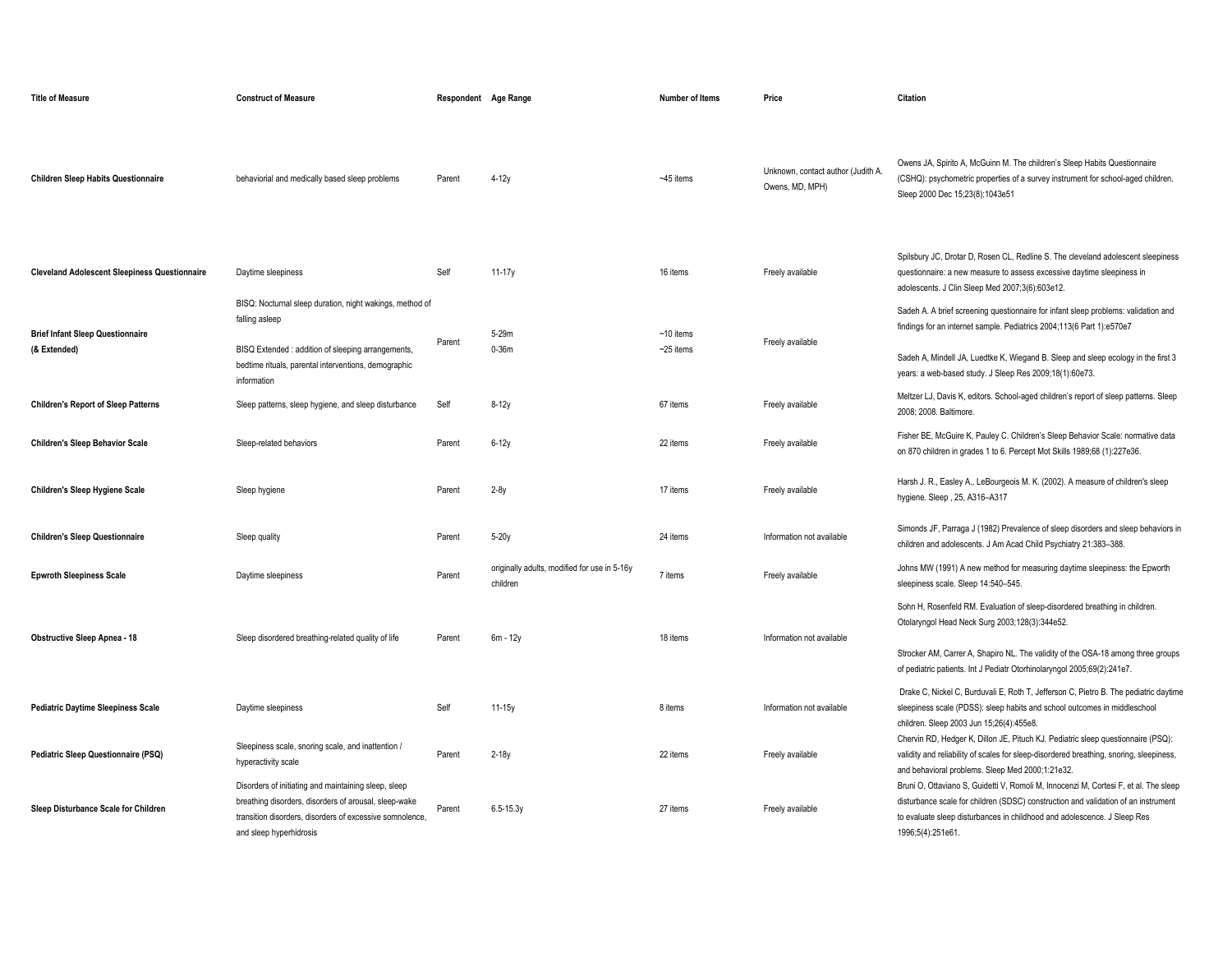| Sleep-Related Breathing Disorders scale of PSQ    | Sleep-related breathing disorders                                                                                                                                                         | Parent | $5 - 12.9y$ | 14 items                               | Freely available |
|---------------------------------------------------|-------------------------------------------------------------------------------------------------------------------------------------------------------------------------------------------|--------|-------------|----------------------------------------|------------------|
| <b>School Sleep Habits Survey</b>                 | Sleep/wake habits, typical daytime functioning                                                                                                                                            | Self   | $13 - 19y$  | $-63$ items (+ some sub-<br>questions) | Freely available |
| For a list of additional sleep measures refer to: | Spruyt, K., & Gozal, D. (2011). Pediatric sleep questionnaires as diagnostic or epidemiological tools: a review of currently available instruments. Sleep medicine reviews, 15(1), 19-32. |        |             |                                        |                  |

Chervin RD,Weatherly RA, Garetz SL, Ruzicka DL, Giordani BJ, Hodges EK, et al. Pediatric sleep questionnaire: prediction of sleep apnea and outcomes. Arch Otolaryngologye Head Neck Surg 2007;133(3):216e22.

Chervin RD, Archbold KH, Dillon JE, Panahi P, Pituch KJ, Dahl RE, et al. Inattention, hyperactivity, and symptoms of sleep-disordered breathing. Pediatrics 2002;109(3):449e56.68. Simonds JF, Parraga H. Wolfson AR, Carskadon MA. Sleep schedules and daytime functioning in adolescents. Child Dev 1998;69(4):875e87

https://www.nationaljewish.org/NJH/media/pdf/Meltzer%20References/Spruyt-(2011)-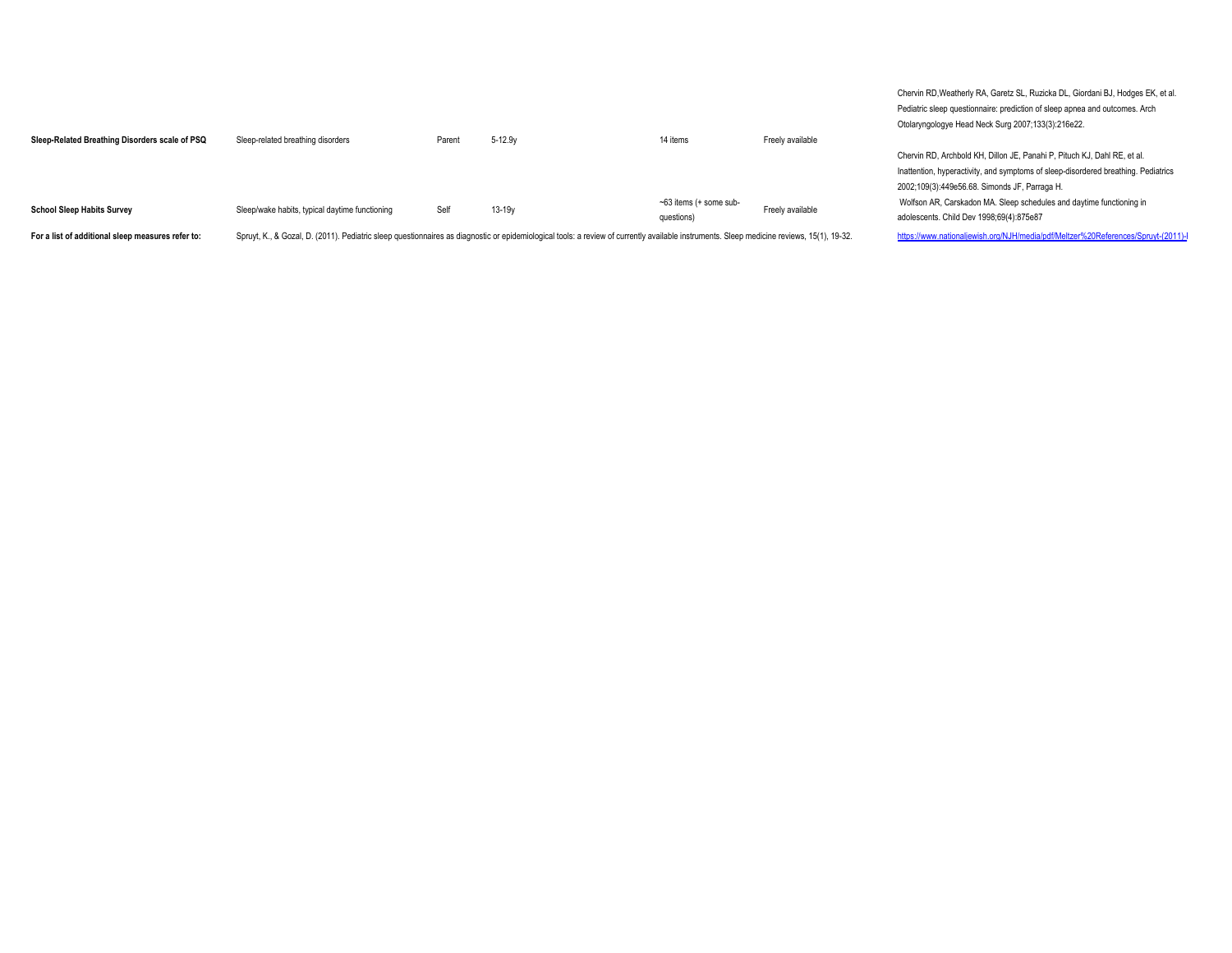| <b>Title of Measure</b>                                 | <b>Citations for Studies Utilizing Measure</b>                                                                                                                                                                                                                                                                                                        |
|---------------------------------------------------------|-------------------------------------------------------------------------------------------------------------------------------------------------------------------------------------------------------------------------------------------------------------------------------------------------------------------------------------------------------|
|                                                         | Kong, T. S., Han, T. Y., Lee, J. H., & Son, S. J. (2016). Correlation between severity of atopic dermatitis and sleep quality in<br>children and adults. Annals of dermatology, 28(3), 321-326.                                                                                                                                                       |
| <b>Children Sleep Habits Questionnaire</b>              | Fagnano, M., Bayer, A. L., Isensee, C. A., Hernandez, T., & Halterman, J. S. (2011). Nocturnal asthma symptoms and poor sleep<br>quality among urban school children with asthma. Academic pediatrics, 11(6), 493-499.                                                                                                                                |
|                                                         | Lynch, M., Dimmitt, R., & Goodin, B. (2018). Evidence of Disturbed Sleep in Children With Eosinophilic Esophagitis and Persistent<br>Epigastric Pain, Journal of Pediatric Psychology, 43 (3), 331-341.                                                                                                                                               |
| <b>Cleveland Adolescent Sleepiness Questionnaire</b>    | Li, Z., Huang, I. C., Thompson, L., Tuli, S., Huang, S. W., DeWalt, D.,  & Shenkman, E. (2013). The relationships between<br>asthma control, daytime sleepiness, and quality of life among children with asthma: a path analysis. Sleep medicine, 14(7), 641-<br>647.                                                                                 |
| <b>Brief Infant Sleep Questionnaire</b><br>(& Extended) | Meltzer, L. J., & Pugliese, C. E. (2017). Sleep in young children with asthma and their parents. Journal of Child Health Care,<br>21(3), 301-311.                                                                                                                                                                                                     |
| <b>Children's Report of Sleep Patterns</b>              | Meltzer, L. J., Ullrich, M., & Szefler, S. J. (2014). Sleep duration, sleep hygiene, and insomnia in adolescents with asthma. The<br>Journal of Allergy and Clinical Immunology: In Practice, 2(5), 562-569.                                                                                                                                          |
| <b>Children's Sleep Behavior Scale</b>                  | Dahl, R. E., Bernhisel-Broadbent, J., Scanlon-Holdford, S., Sampson, H. A., & Lupo, M. (1995). Sleep disturbances in children<br>with atopic dermatitis. Archives of pediatrics & adolescent medicine, 149(8), 856-860.                                                                                                                               |
| <b>Children's Sleep Hygiene Scale</b>                   | Koinis-Mitchell, D., Kopel, S. J., Boergers, J., Ramos, K., LeBourgeois, M., McQuaid, E. L.,  & Klein, R. B. (2015). Asthma,<br>allergic rhinitis, and sleep problems in urban children. Journal of Clinical Sleep Medicine, 11(02), 101-110.                                                                                                         |
| <b>Children's Sleep Questionnaire</b>                   | Stores G, Ellis AJ, Wiggs L, et al. Sleep and psychological disturbance in nocturnal asthma. Archives of Disease in Childhood<br>1998:78:413-419.                                                                                                                                                                                                     |
| <b>Epwroth Sleepiness Scale</b>                         | Stores G, Ellis AJ, Wiggs L, et al. Sleep and psychological disturbance in nocturnal asthma. Archives of Disease in Childhood<br>1998;78:413-419.                                                                                                                                                                                                     |
| <b>Obstructive Sleep Apnea - 18</b>                     | Ishman, S. L., Smith, D. F., Benke, J. R., Nguyen, M. T., & Lin, S. Y. (2012, March). The prevalence of sleepiness and the risk of<br>sleep-disordered breathing in children with positive allergy test. In International forum of allergy & rhinology (Vol. 2, No. 2, pp. 139-<br>143). Hoboken: Wiley Subscription Services, Inc., A Wiley Company. |
| <b>Pediatric Daytime Sleepiness Scale</b>               | Ishman, S. L., Smith, D. F., Benke, J. R., Nguyen, M. T., & Lin, S. Y. (2012, March). The prevalence of sleepiness and the risk of<br>sleep-disordered breathing in children with positive allergy test. In International forum of allergy & rhinology (Vol. 2, No. 2, pp. 139-<br>143). Hoboken: Wiley Subscription Services, Inc., A Wiley Company. |
| Pediatric Sleep Questionnaire (PSQ)                     | [Modified use] Desager, K. N., Nelen, V., Weyler, J. J., & De Backer, W. A. (2005). Sleep disturbance and daytime symptoms in<br>wheezing school-aged children. Journal of sleep research, 14(1), 77-82.                                                                                                                                              |
| Sleep Disturbance Scale for Children                    | Camfferman, D., Kennedy, J. D., Gold, M., Martin, A. J., Winwood, P., & Lushington, K. (2010). Eczema, sleep, and behavior in<br>children. Journal of Clinical Sleep Medicine, 6(06), 581-588.                                                                                                                                                        |